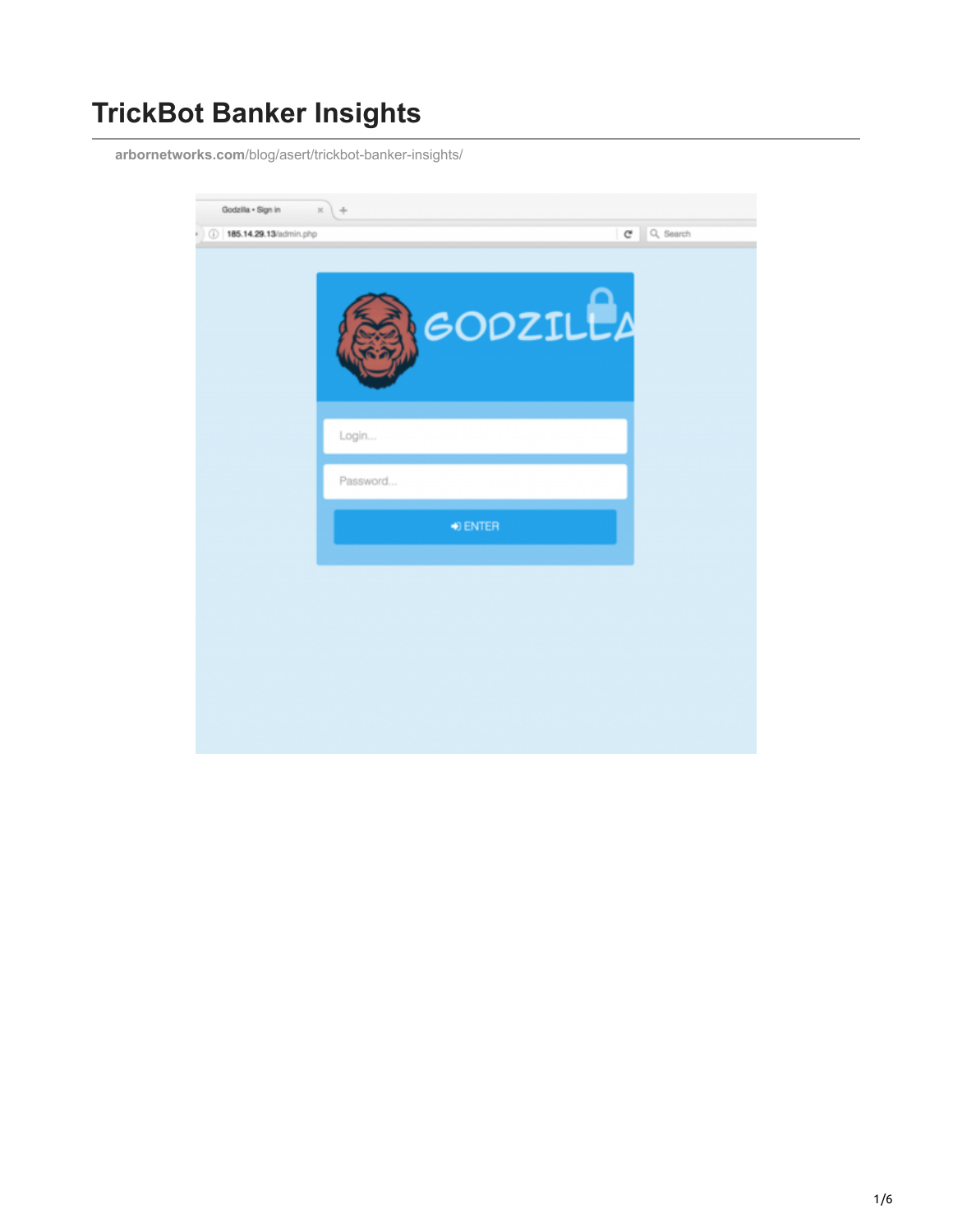**FrickBot Banker Insights** 

by [ASERT Team](https://www.netscout.com/blog/asert/asert-team) on October 25th, 2016

A new banking trojan, TrickBot, has seemingly risen from the ashes left behind by the November 2015 takedown of Dyreza/Dyre infrastructure and the arrests of threat actors identified by Russian authorities. Dyreza was used to target customers of over 1000 U.S. and U.K. banks and other companies during the peak of operations. Researchers at [Threat Geek](http://www.threatgeek.com/2016/10/trickbot-the-dyre-connection.html) and [MalwareBytes](https://blog.malwarebytes.com/threat-analysis/2016/10/trick-bot-dyrezas-successor/amp/) have already extensively covered general TrickBot functionality.

During ASERT's research, we uncovered a few new peculiarities as yet to be discussed, including links to Godzilla Loader and the ability to download and execute additional malware packages.

First, when analyzing malware sample (all samples listed by MD5 hash) [3a55fd6b3f969b1324a1942af08e039e](https://www.virustotal.com/gui/file/d66ccf3ba28b5016d0683854acfefcea9330d7a92da9c001307cf11a49fb9672/detection), we discovered links back to the somewhat new Godzilla Loader.

In this case, Godzilla Loader (fc431f69760c598098f34eec337c8415) was used to install TrickBot from http://185.14.29[.]13/api.php. The login panel for the Command & Control (C2) server appears at the URL admin.php as follows: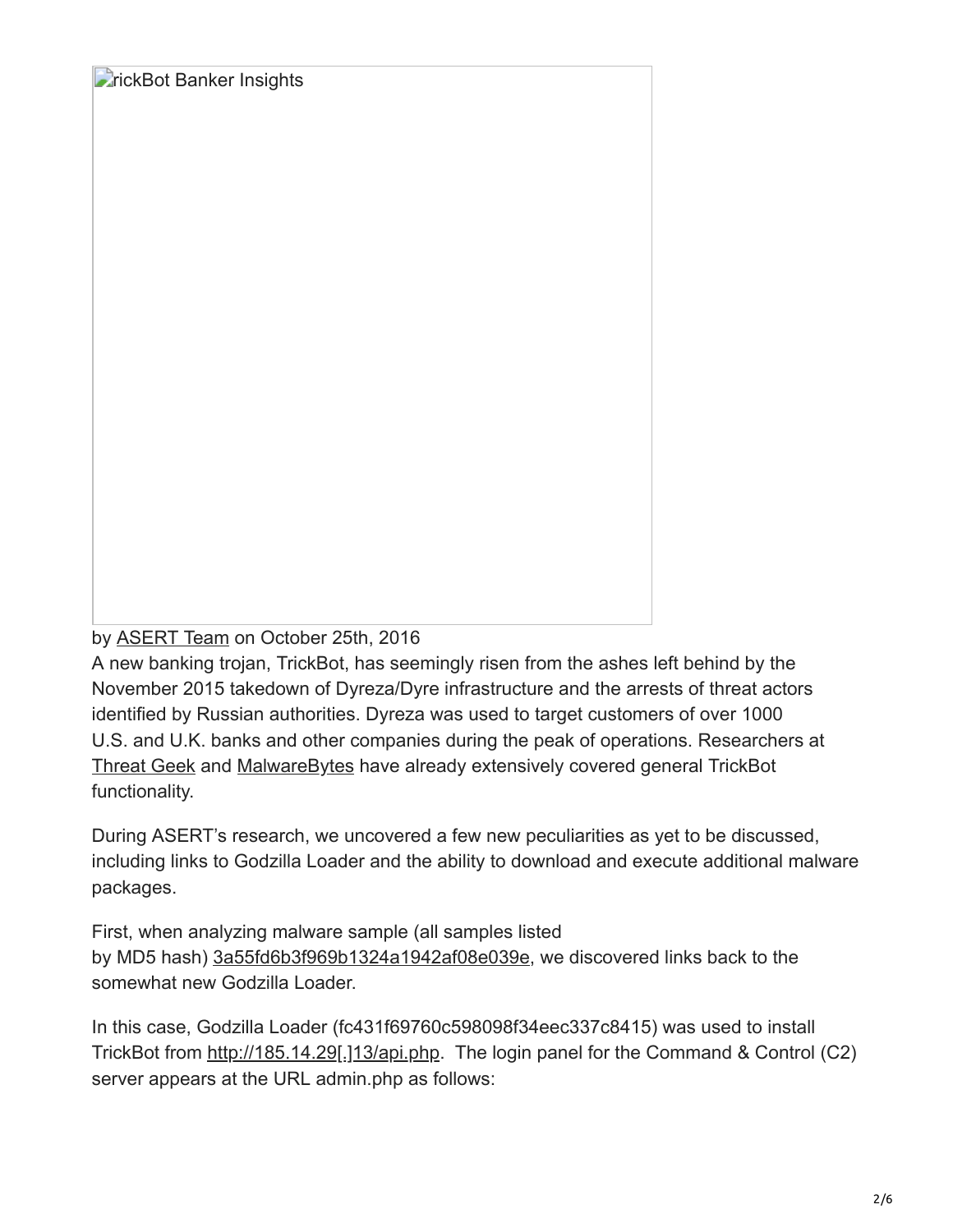| $\begin{array}{c} \circ \\ \circ \\ \circ \end{array}$<br>Godzilla · Sign in | $\rm \times$<br>$+$       |          |          |
|------------------------------------------------------------------------------|---------------------------|----------|----------|
| 185.14.29.13/admin.php<br>$S_{l}$                                            | $\mathsf{C}^{\mathsf{c}}$ | Q Search | $\equiv$ |
|                                                                              | GODZILLA                  |          |          |
|                                                                              | Login                     |          |          |
|                                                                              | Password                  |          |          |
|                                                                              | $\rightarrow$ ENTER       |          |          |
|                                                                              |                           |          |          |
|                                                                              |                           |          |          |
|                                                                              |                           |          |          |
|                                                                              |                           |          |          |
|                                                                              |                           |          |          |

Additional research on [Virus Total](https://www.virustotal.com/) shows this particular instance to be part of a spam campaign. Threat actors laced an email message with a malicious .scr executable that installed Godzilla Loader. The loader was used to subsequently download TrickBot. The message appears as such:

Subject: You have received a new fax

Attach: fax198-203-9153.scr

Interestingly enough, Godzilla Loader was used as the intermediary for both [Bolek](http://asert.arbornetworks.com/communications-bolek-trojan/) and [Panda](https://www.proofpoint.com/us/threat-insight/post/panda-banker-new-banking-trojan-hits-the-market) Bankers when threat actors first started distributing them. More information on Godzilla Loader functionality can be found [here.](http://www.kernelmode.info/forum/viewtopic.php?f=16&t=4349&p=28427&hilit=godzilla#p28427) **T**

## **rickBot's Download and Execute Command**

As referenced in the malware analyses above, TrickBot has a number of commands that use slightly different URLs. For its "download and execute" functionality, TrickBot uses the following path template: /%s/%s/1/%s/ A completed URL looks something like: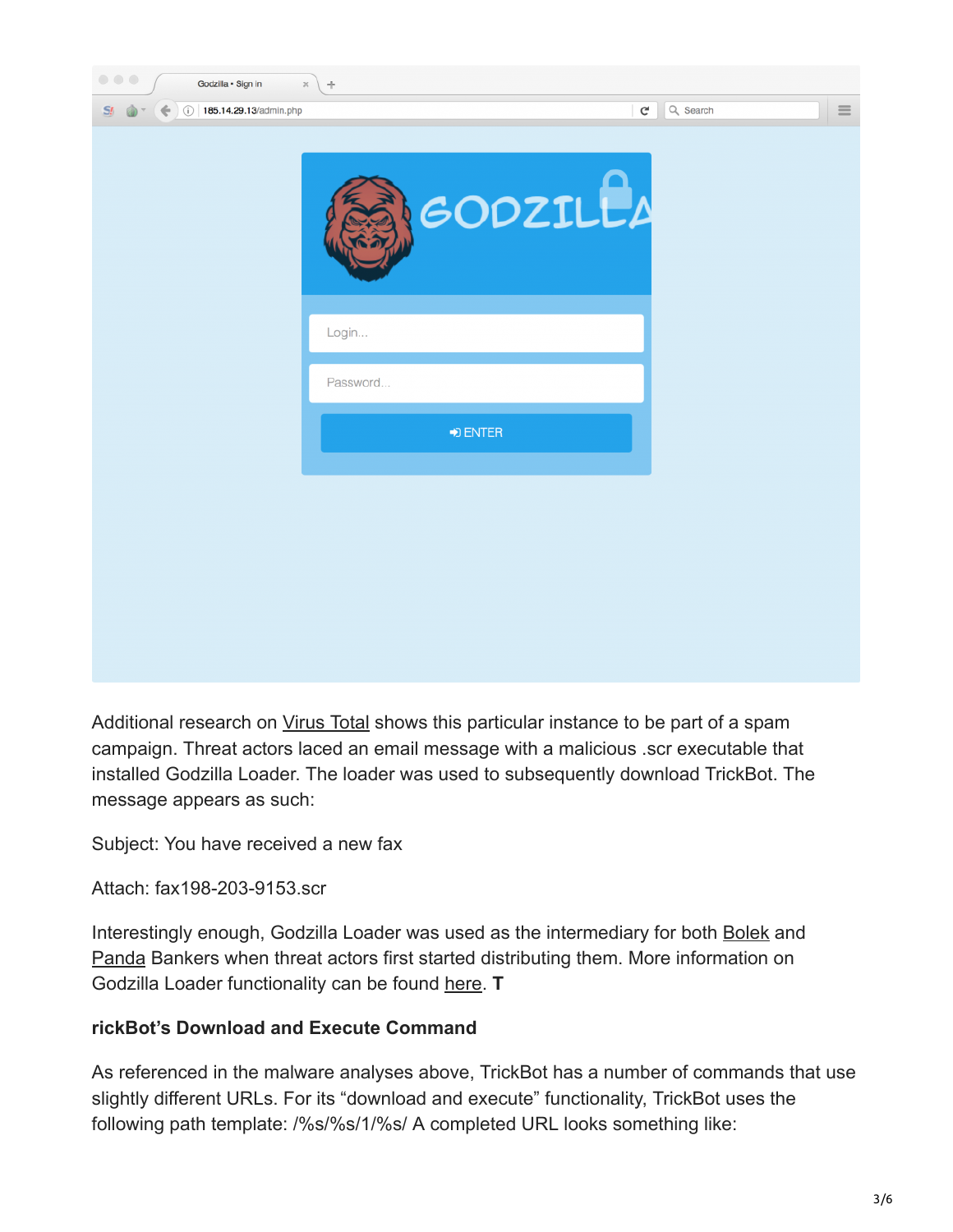hXXps://138[.]201[.]44[.]28/tmt2/ADMIN-PC\_W617601.F2F368CFEBB3F08115DB04EE5697EBBC/1/ PB1qOLElSsGUg45wH3JyIKEMGzl60MB/

This path can be broken down into the following pieces:

- "gtag" group tag
- Client ID
- Command number
- 16 to 32 random letters and digits

The response from the C2 server will look similar to:

/42/tmt2/ADMIN-PC W617601.F2F368CFEBB3F08115DB04EE5697EBBC/PB1qOLE1SsGUq45 wH3JyIKEMGz160MB/41274/\r\nAAAAABITWmON7YmzLzAoFn2jj0looA8X xcYfqQte5Oldab8lJqAAAGqAdAB0AHAAOqAvAC8AMQA1ADYAMQA2AC4AbQB 1AHIAYQBoAG8AcwB0AC4AcqB1AC8AOAA1ADEAMwAyADEAMwA2ADUALqBiAG kAbqCT/OBixlv7jD/hi/8w9D3I9LCYf93qh72eEiPovmcQCB8uL8nz4b9Oq ja3omAflv5xR8TDnus4djX37duvEaMHhmxqIlrDcG5DtlIpFG9IsZSitDDF hRsGsOuoI9Vtwls=\r\n1234567890

The response can be split into three pieces using "\r\n" as a delimiter. The first piece is a "/" delimited header which echoes back a couple of the request pieces along with a few additional items: /42/tmt2/ADMIN-

PC\_W617601.23BD67ECD8AEDEC8FEAE8253B2C09D03/

XbuepYhfjAwVBawBh1PvDHyHKZmB49/41268/ At the end is a trailer which seems to always be "1234567890". In the middle is base64-encoded data. Decoding this base64 data results in the following type of output:

```
\x00\x00\x00\x00\x12\x13Zc\x8d\axed\x89\xb3/0(\x16}\xa3\x8f
Ih\xa0\x0f\x17\xc5\xc6\x1f\xa9\x0b^\xe4\xed]i\xbf%&\x00\x00
\x00h\x00t\x00t\x00p\x00:\x00/\x00/\x001\x005\x006\x001\x00
6\x00.\x00m\x00e\x00r\x00a\x00h\x00o\x00s\x00t\x00.\x00r\x0
0u\x00/\x008\x005\x001\x003\x002\x001\x003\x006\x005\x00.\x
00b\x00i\x00n\x00\x93\xfc\xe0b\xc6[\xfb\x8c?\xel\x8b\xff0\x
f4=\xc8\xf4\xb0\x98\x7f\xdd\xea\x87\xbd\x9e\x12#\xe8\xbeq\x
10\x08\x1f./\xc9\xf3\xe1\xbfN\xaa6\xb7\xa2`\x1f\x96\xfeqG\x
c4\xc3\x9e\xeb8v5\xf7\xed\xdb\xaf\x11\xa3\x07\x861j"Z\xc3pn
C\xab6R1\xab1\xab1\xab1\xab4\xab2\xab40\xc5\xab5\xab1\xab1\xab1\xab1\xab\xab88\xd5m\xo21
```
This is a binary structure that can be broken up into the following pieces:

Unknown DWORD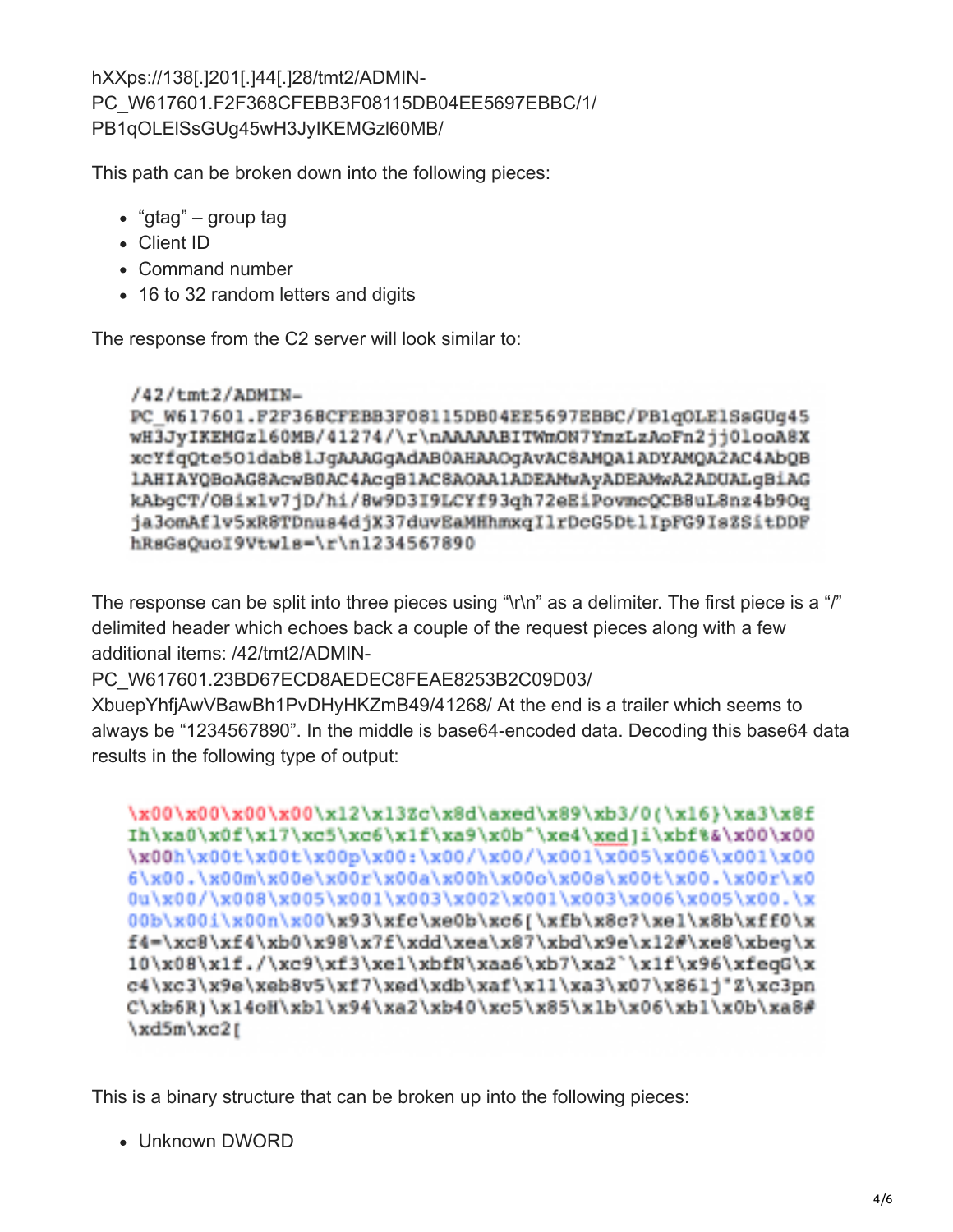- 32-byte SHA256 digest
- URL length (DWORD)
- URL (Unicode)
- Signature (Remaining bytes)

hXXp://15616[.]merahost[.]ru/851321365.bin Which links to a [Pony Loader](https://www.virustotal.com/en/file/12135a638ded89b32f3028167da38f4968a00f17c5c61fa90b5ee4ed5d69bf25/analysis/) variant known as ["Fox Stealer"](http://malware.dontneedcoffee.com/2016/09/fox-stealer-another-pony-fork.html). In this case, the Pony Loader variant was utilizing 85.132.136[.]5 as the C2. The admin panel login on this site is seen below. There is not enough evidence to conclude if threat actors behind TrickBot are using Pony Loader or are simply enabling access for additional threat actors.

| 0.0.0.1<br>(A)<br>$\label{eq:adversal} \begin{array}{cccccccccc} A & B & \text{otherwise} & & & \mathbb{K} & \mathbb{Q} & \oplus \end{array}$ |                                                                                              |                                             |          |
|-----------------------------------------------------------------------------------------------------------------------------------------------|----------------------------------------------------------------------------------------------|---------------------------------------------|----------|
| $B_{1} \oplus \cdots \oplus \oplus$ in talent subseque                                                                                        |                                                                                              | $\tau$ : $q\bar{q}$ . $\Omega_{\rm c}$ much | $\equiv$ |
|                                                                                                                                               | R<br>Authorization<br><b>DATE</b><br><b>Pattowood</b><br><b>Changement</b><br><b>G</b> tests |                                             |          |

## **Conclusion**

ASERT analysts have taken a look at additional functionality and links between TrickBot and additional threats. Reports have suggested a mix of campaign methodologies were used to initially distribute TrickBot, including use of Rig Exploit Kit and malicious spam delivery. In general, if the threat actors are associated with former Dyreza activities, they have not reinvigorated the overall breadth of targeting observed within the original Dyreza campaigns. Threat actors limited initial exposure and breadth, targeting a small amount of Australian banks. Regardless, time will tell if these actors decide to match the overall expanse of Dyreza or limit their operations in hopes of staving off additional police interactions.

Posted In

- Analysis
- Forensics
- Interesting Research
- Malware
- Reverse Engineering
- Spyware
- threat analysis